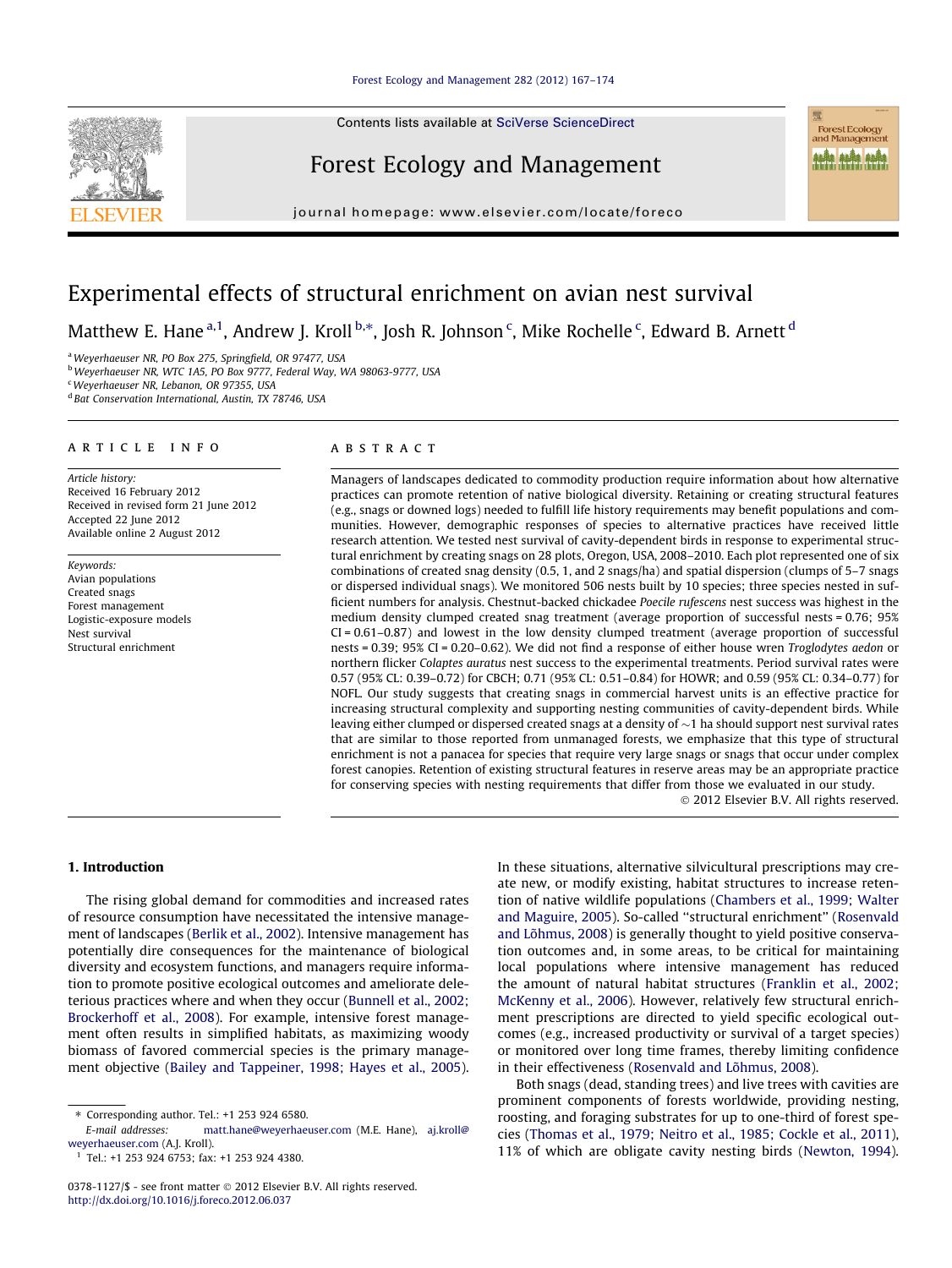Industrial forest management creates landscapes where snag densities are often far lower than on unmanaged forests ([Wisdom and](#page-7-0) [Bate, 2008; Liira and Sepp, 2009; Politi et al., 2010](#page-7-0)). As a mitigation practice, green trees may be retained after harvest, with the intention that they will develop into large trees and snags [\(Chambers](#page-6-0) [et al., 1999; Busby et al., 2006](#page-6-0)).

Alternatively, nest boxes, artificial snags, and cavity construction in live trees may be used to supplement cavity nesting populations when snags are substantially reduced in number and distribution [\(Gano and Mosher, 1983; Kerr, 1999; Spring et al.,](#page-6-0) [2001\)](#page-6-0). However, these techniques may not accommodate the needs of all species in the cavity-dependent community [\(Cade](#page-6-0) [and Temple, 1994; Woodley et al., 2006](#page-6-0)). Also, with the exception of nest boxes, demographic responses to these practices have received little research attention. Our objectives were to examine (1) how experimental structural enrichment of managed forest stands with created snags influenced nest survival and (2) how nest survival varied by nesting stage. We used a general linear model to evaluate main treatment effects (density and dispersion of created snags in experimental units) and a general linear mixed model to evaluate temporal variation in avian nest survival [\(Grant](#page-6-0) [et al., 2005; Kroll and Haufler, 2009\)](#page-6-0). We expected that nest survival would be highest in the high density treatment, regardless of dispersion, as this prescription will offer more foraging opportunities to provision nestlings.

## 2. Methods

#### 2.1. Study site and experimental design

We conducted our study on land owned by Weyerhaeuser Company, Fruit Growers Supply Company, and Giustina Resources near Cottage Grove, Oregon, USA [\(Fig. 1](#page-2-0)). The study area occurred at the junction of the Western Cascades and Coast Range Physiographic Provinces ([Franklin and Dyrness, 1988\)](#page-6-0). Elevations ranged from 180 m to 1375 m. Planted stands of Douglas-fir (Pseudotsuda menziesii) dominated the study area but other conifers were present including western hemlock (Tsuga heterophylla) and western red cedar (Thuja plicata). Red alder (Alnus rubra) was abundant in riparian areas and disturbed sites. Understory vegetation was typically dominated by Himalayan blackberry (Rubus armeniacus), thimbleberry (Rubus parviflorus), salal (Gaultheria shallon), huckleberry (Vaccinium spp.), and swordfern (Polystichum munitum). Since the mid 1960s, these forests have been managed primarily for highyield timber production by planting of nursery-grown seedlings, fertilization, control of competing deciduous vegetation, precommercial and commercial thinning, and clearcutting on 45–60 year rotations. At the landscape level, primary growth and mature 2nd growth conifer forests (aged 40–330 years old) were interspersed with riparian reserves and other inoperable areas, recent clearcuts, and small gaps associated with streams, steep topography, and roads.

We used a completely randomized design with harvest unit as the experimental unit. All scheduled 1997-1999 clearcut harvest units >20 ha and with >50% of the unit available for harvesting with ground-based equipment were considered available for the study. The random distribution of treatments occurred across an elevational gradient of  ${\sim}$ 1200 m. We defined treatments by snag density [expressed as trees per ha (TPH)] and dispersion (dispersed versus clumped) ([Fig. 2\)](#page-3-0). We subjectively defined three different density levels (low, 0.5 TPH; medium, 1 TPH; and high, 2 TPH) based on coordination with operations foresters and compromises based on logistical, safety, and financial considerations. These densities were multiplied by the size (ha) of each harvest unit to derive a target number of created snags. Clumps constituted 5–7 trees/

clump with trees no greater than 10 m apart from one another. For example, a 40 ha unit assigned the high density/dispersed treatment would have 80 individual trees dispersed across the unit; the high density/clumped treatment would have  $\sim$ 14 clumps created in the unit.

Operators used a feller-buncher to create snags by raising the saw and topping a tree as high as the machine could safely extend (generally 5–10 m high). We instructed operators to target trees with minimum dimensions of >30.5 cm diameter at the top of the tree and >6 m high. Operators created 1111 snags on 28 experimental harvest settings ( $\bar{x}$  = 34.6 ha; SE = 1.7; range: 21.6–50.2 ha) in the study area from February (1997 to April 1999) (see [Arnett](#page-6-0) [et al., 2010](#page-6-0) for additional details). Seven hundred and eighty-five snags were Douglas-fir (80%), 111 were western hemlock (11%), 51 were western red cedar (5%), 34 were unknown conifer (3%) and 5 were hardwood (1%). The desired equal replication of all treatment combinations was not quite achieved, resulting in 4 low clumped (LC), 6 low single (LS), 4 medium clumped (MC), 5 medium single (MS), 4 high clumped (HC), and 5 high single (HS) harvest units  $(n = 28)$ .

# 2.2. Data collection

We monitored nest survival from April–August in 2008–2010. Daily monitoring began at dawn and continued throughout the day ([Ralph et al., 1993\)](#page-7-0). On occasion, monitoring was conducted for several hours prior to dusk if nearby harvest operations created safety concerns or excessive noise. Each stand was visited at least once per week throughout the sampling season. We used audio and visual clues to locate nesting attempts in created snags. An average of 5 min was spent watching each snag to identify active nests. Active nests were visited more frequently (every 4–6 days) and monitored for up to 30 min or until nest stage was determined. Monitoring was not conducted during periods of heavy rain or wind. In order to minimize risk of nest predation, we did not mark snags that contained active nests or observation points.

We viewed contents of cavities up to 10 m above ground with a custom cavity camera (patterned after a design in [Huebner and](#page-6-0) [Hurteau, 2007](#page-6-0)); every nest that we detected was accessible for monitoring, but some cavity openings were too small for the camera to enter. For those nests in cavities that were too small for visual monitoring, we determined nest stage by adult behaviors (e.g., construction of cavity, male feeding female, both adults feeding young). We categorized nest stage as building, laying, incubation, nestlings, or fledged. We attempted to check each nest at least once a week until nest fate was determined. A nest was considered successful if  $\geq 1$  young were observed leaving the nest cavity, if  $\geq 1$ young observed in close proximity to the created snag, or if young were absent from the cavity at the predicted time of fledging and the cavity showed no obvious signs of disturbance or damage. We recorded nests as depredated if all eggs or young were gone before the anticipated time of fledging or if the cavity displayed obvious signs of disturbance and damage.

#### 2.3. Statistical analyses

We conducted two different analyses with the nest monitoring data. First, the experimental unit in our study was a harvest unit, and the individual nests were sub-samples taken from each unit. To remain consistent with the experimental design, we modeled the proportion of successful nests in each harvest unit as a function of the six treatment types with a generalized linear model using a logit link. The binary response was the total number of successful nests out of the total number of nest attempts for each species on each harvest unit in each year. We examined Type III chi-square tests to determine the significance of treatment effects. In addition,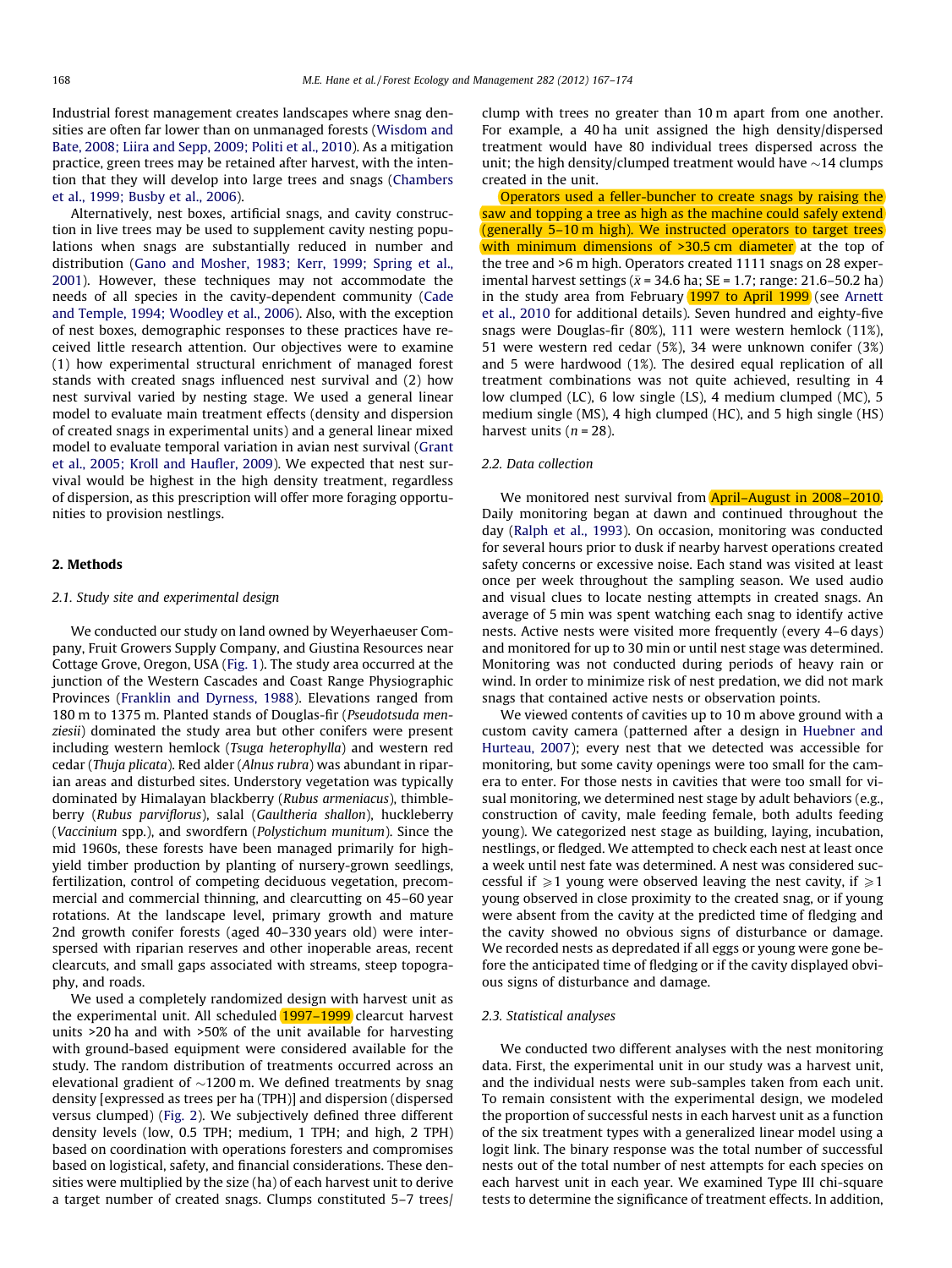<span id="page-2-0"></span>

Fig. 1. Location of 28 units with created snags, by treatment type, in Lane and Douglas Counties, Oregon, USA. The shaded area in the inset map shows the general study area location.

we used orthogonal contrasts to further divide the treatment effect into its components of density, distribution, and the interaction between density and distribution. We used least-squares means ([SAS](#page-7-0) [Institute, 2004\)](#page-7-0) to estimate means, standard errors, and 95% confidence intervals for the treatment and age effects. We calculated means on the logit scale and back-transformed these to the percent scale. We fit these models with PROC GENMOD ([SAS Institute,](#page-7-0) [2004](#page-7-0)).

In the second analysis, we treated individual nests as the sample unit in order to examine covariates that influenced daily nest survival rates. We used the logistic-exposure method [\(Shaffer,](#page-7-0) [2004](#page-7-0)) which model estimates daily nest survival probabilities as a logistic function of the values of independent covariates on a given day. The two assumptions of this method are that nest fates are independent of each other (i.e., the fate of a nest is not influenced by the fate of other nests) and that daily nest survival probabilities are equivalent among nest-days that have equal values of explanatory covariates. In this analysis, each interval between visits to a nest was treated as one observation. We calculated period-survival rates (PSR, laying + incubation + nestling stages; [Shaffer and Thompson, 2007](#page-7-0)) and defined period lengths based on the average length for each stage from all successful nests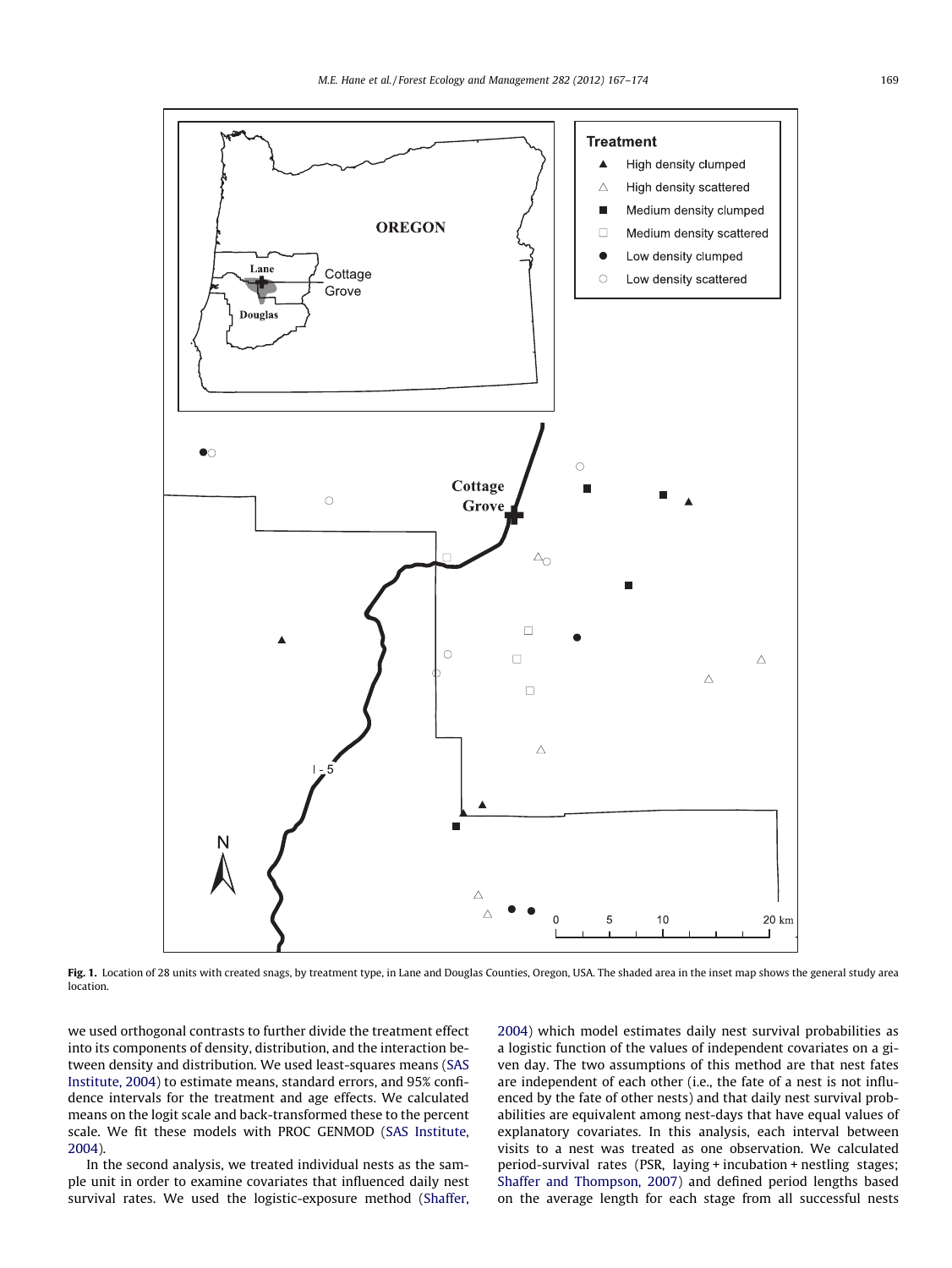<span id="page-3-0"></span>

Fig. 2. Density and spatial arrangement of created snags in each of six treatment types, Cottage Grove, Oregon, USA, 2008–2010.

observed in our study. We incorporated nest stage as a fixed effect in our models as avian behavior can change during the different nesting stages and influence nest survival ([Martin et al., 2000\)](#page-6-0). We combined the building and laying stages for analysis. We treated both year and plot as random effects in our model, since both covariates can be considered to have been drawn from larger populations. We fit nest-survival models with PROC GLIMMIX ([SAS](#page-7-0) [Institute, 2004](#page-7-0)) using a logit-link function. We examined confidence intervals for parameter estimates and graphed fitted values as a function of the independent covariates ([Hosmer and Leme](#page-6-0)[show, 2000; Shaffer and Thompson, 2007\)](#page-6-0).

#### 3. Results

One thousand and twelve of the 1111 (91%) snags created from 1997 to 1999 were standing in 2008. Average diameter at breast height of all 1012 created snags was 49.7 cm ( $SE = 1.7$ , range = 17.8–101.1) and average height was  $6.5$  m (SE = 0.1, range = 3.7– 10.1). Diameter at breast height ( $n = 28$ ,  $F_{5,22} = 0.79$ ,  $P = 0.57$ ) and snag height ( $n = 28$ ,  $F_{5,22} = 1.12$ ,  $P = 0.38$ ) did not differ among treatments.

We monitored 506 nests from 10 species (Appendix S1). We found sufficient numbers of nests to conduct survival analysis for chestnut-backed chickadee Poecile rufescens (CBCH; n = 235 nests), house wren *Troglodytes aedon* (HOWR;  $n = 109$  nests) and northern flicker Colaptes auratus (NOFL;  $n = 63$  nests). We did not find any HOWR nests in the LC treatment. We found only 3 NOFL nests in the LC and LS treatments combined, so we did not include these treatments in the treatment analysis for NOFL. We found less than 20 nests for each of the other seven species and did not consider these for analysis ([Hensler and Nichols, 1981\)](#page-6-0). Average interval between nest visits was 6 days (SE = 0.03). Average period lengths (building/laying, incubation, and nestling) were 51 days for CBCH  $(18, \text{SE} = 0.52; 16, \text{SE} = 0.48; 17, \text{SE} = 0.36); 51 \text{ days for HOWR}$  $(18, SE = 1.6; 17, SE = 1.04; 16, SE = 0.85)$ , and 49 for NOFL  $(12,$ SE = 1.01; 18, SE = 0.78; 19, SE = 0.97).

We found a significant effect of treatment type ( $\chi^2$  = 14.12,  $P = 0.02$ ) on proportion of successful nests for CBCH. The proportion of successful nests was highest in the MC treatment and lowest in the LC treatment [\(Fig. 3](#page-4-0)). Using the contrasts for treatment type, we did not find significant effects for the interaction of distribution and density of snags ( $\chi^2$  = 6.0, P = 0.05) or distribution of snags ( $\chi^2$  = 1.8, P = 0.18). However, we did find a significant effect of snag density ( $\chi^2$  = 8.6, P = 0.01), with the proportion of successful nests highest in the medium density treatment and lowest in the high density treatment.

We did not find a significant effect of treatment type ( $\gamma^2$  = 5.12,  $P = 0.27$ ) on proportion of successful nests for HOWR. The proportion of successful nests was highest in the HC treatment and lowest in the MS treatment ([Fig. 3](#page-4-0)). Using the contrasts for treatment type, we did not find significant effects for the interaction of distribution and density of snags ( $\chi^2$  = 0.75, P = 0.39), distribution of snags  $(\chi^2 = 0.9, P = 0.34)$ , or density of snags  $(\chi^2 = 4.47, P = 0.11)$ .

We did not find a significant effect of treatment type ( $\chi^2$  = 3.87,  $P = 0.28$ ) on proportion of successful nests for NOFL. The proportion of successful nests was highest in the HS treatment and lowest in the HC treatment ([Fig. 3](#page-4-0)). Using the contrasts for treatment type, we did not find significant effects for the interaction of distribution and density of snags ( $\chi^2$  = 2.23, P = 0.14), distribution of snags ( $\chi^2$  = 1.82, *P* = 0.18), or density of snags ( $\chi^2$  = 0.08, *P* = 0.78).

We found significant effects of nest stage for CBCH ( $n = 235$ ,  $F_{2,1444} = 12.82$ ,  $P = 0.0001$ ), but not for HOWR ( $n = 109$ ,  $F_{2,601} =$ 2.45,  $P = 0.09$ ) or NOFL ( $n = 63$ ,  $F_{2,325} = 0.35$ ,  $P = 0.71$ ). For both CBCH and HOWR, nest survival increased across the nesting cycle (nestling > incubation > building/laying); for NOFL, nest survival was lowest during the incubation stage ([Fig. 4](#page-4-0)). Period survival rates from the nest stage model were 0.57 (95% CL: 0.39–0.72) for CBCH; 0.71 (95% CL: 0.51–0.84) for HOWR; and 0.59 (95% CL: 0.34–0.77) for NOFL [\(Fig. 4\)](#page-4-0). Average daily and period survival from the constant survival model were 0.989 (95% CL: 0.965–0.996) and 0.58 (95% CL: 0.16–0.85) for CBCH; 0.994 (95% CL: 0.985–0.997) and 0.73 (95% CL: 0.46–0.88) for HOWR; and 0.989 (95% CL: 0.973– 0.996) and 0.59 (95% CL: 0.27–0.81) for NOFL.

#### 4. Discussion

Large-scale field experiments can support strong inference about operational practices that balance commercial extraction of resources and conservation of wildlife communities. For example, intensive management of forest stands can reduce the number and distribution of structural features such as snags and downed logs, thereby reducing habitat quality for organisms that rely on these features ([Hayes et al., 2005\)](#page-6-0). However, implementing beneficial practices at the landscape scale represents a significant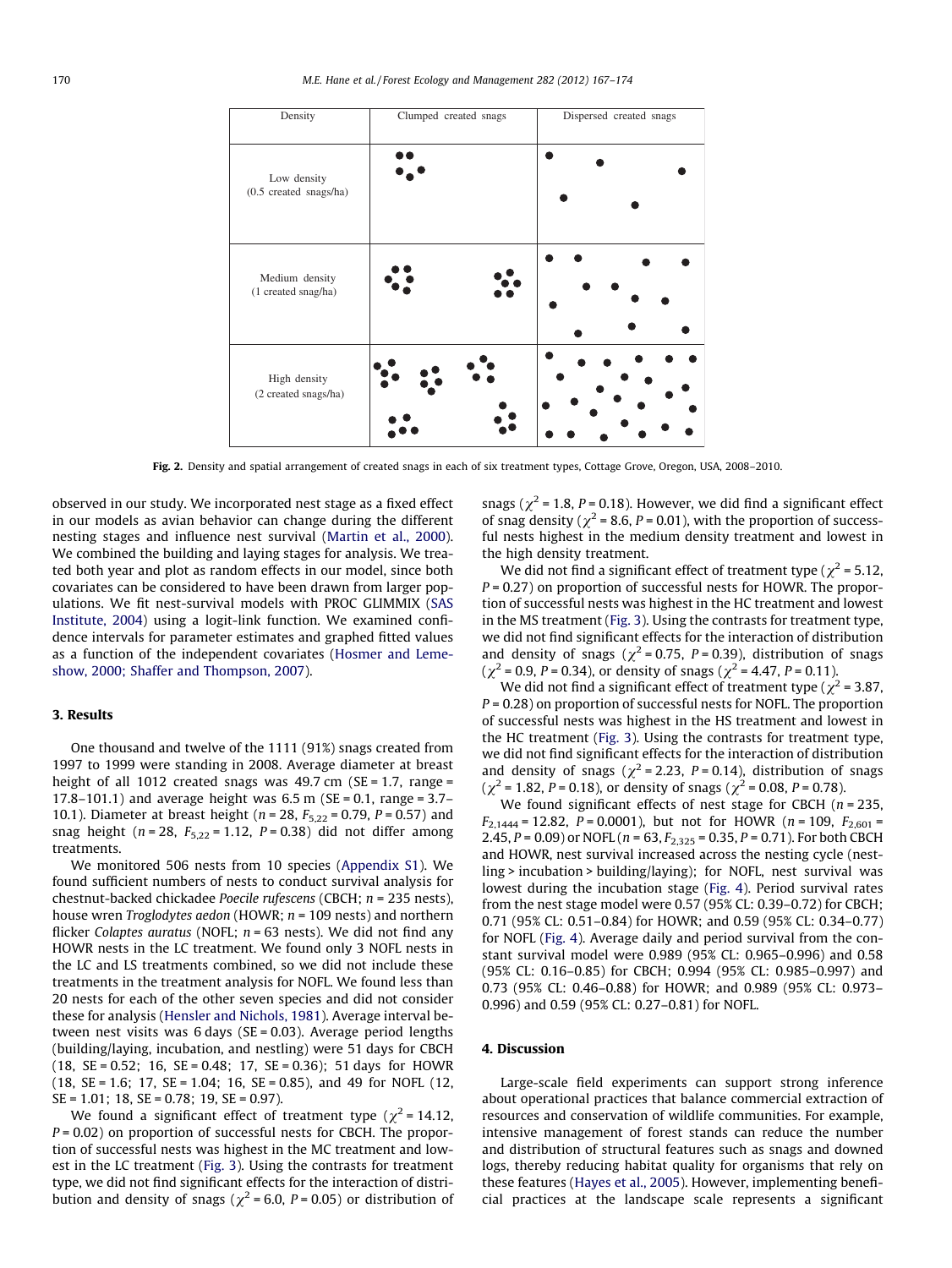<span id="page-4-0"></span>

Fig. 3. Estimated proportion of successful nests and 95% confidence intervals for CBCH, HOWR, and NOFL by treatment type, Cottage Grove, Oregon, USA, 2008-2010. Treatment types are high clumped (HC), high single (HS), medium clumped (MC), medium single (MS), low clumped (LC), and low single (LS).



Fig. 4. Estimated daily and period survival rates and 95% confidence intervals for CBCH, HOWR, and NOFL by nest stage and in total, Cottage Grove, Oregon, USA, 2008-2010. Estimates were derived from a mixed-effects model with nest stage as a fixed effect and year and study plot as random effects. Note that scaling of y-axis differs on each figure.

logistical challenge because traditional practices (such as nest boxes) are not implemented in conjunction with forestry operations. Also, demographic responses of target populations to these practices are rarely monitored, leading to substantial uncertainty about their ecological benefits, especially in comparison to unmanaged habitats.

In our study, nest survival for the three primary species utilizing created snags was generally similar to or higher than survival rates reported for these species, suggesting that created snags may be equivalent substitutes for natural snags. For example, both [Mahon](#page-6-0) [and Martin \(2006\)](#page-6-0) and [Sperry et al. \(2008\)](#page-7-0) reported period survival rates for CBCH that were <50%. While we estimated that period survival rates were <50% for only the low and high density treatments in 2010 (Kroll et al., unpub. data), we note that the 2010 breeding season was characterized by uncommonly low temperatures and high precipitation in our region [\(Western Regional](#page-7-0)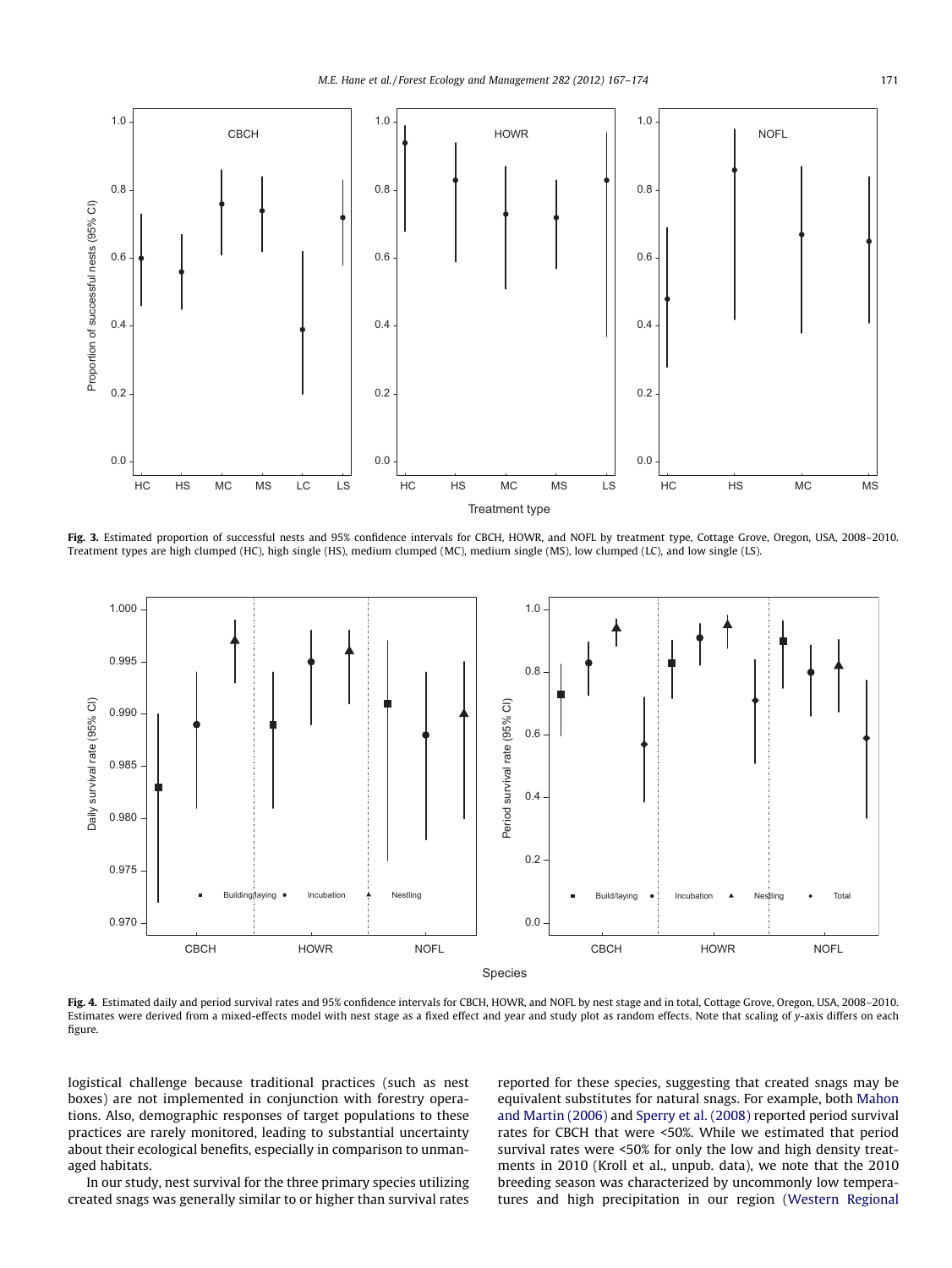[Climate Center, 2011](#page-7-0)) that may have reduced nest survival [\(Pasi](#page-6-0)[nelli, 2001](#page-6-0)). Published period survival rates for HOWR vary from 0.63 in natural cavities to 0.83 in nest boxes [\(Finch, 1989, 1990;](#page-6-0) [Li and Martin, 1991; Johnson and Kermott, 1994; Purcell et al.,](#page-6-0) [1997\)](#page-6-0); our estimate fell in the middle of that range. Finally, survival rates of NOFL vary substantially by habitat type and management regime. For example, [Saab et al. \(2007\)](#page-7-0) reported average nest survival rates of  ${\sim}0.65$  in both unlogged burned forests and partially logged burned forests; [Vierling et al. \(2008\)](#page-7-0) reported nest success for NOFL ranging from 50% in a low severity burn to 100% in a high severity burn; [Fisher and Wiebe \(2007\)](#page-6-0) reported period survival of  ${\sim}0.65$  in an unmanaged forest; and [Kozma and](#page-6-0) [Kroll \(2012\)](#page-6-0) reported period survival rates of 0.41 in unburned forests and 0.80 in burned forests. We note that comparison with available estimates is the best way to gauge the effectiveness of created snags, as a relevant control is difficult to define. For example, a control with no created snags is not suitable, as substrates are not available for cavity-nesting birds. The most relevant control is a young stand that was created by a natural disturbance that removed the majority of the forest canopy but left residual structures to be used by cavity-nesting birds (or turned into created snags). However, this type of stand was not available in our study area. Also, natural disturbances cannot be manipulated experimentally, so inclusion of these as controls in experimental designs is challenging.

We did not find strong treatment effects on nest survival. [Raphael and Morrison \(1987\)](#page-7-0) recommended leaving snags in clumps to meet nesting and foraging requirements, in part because natural snags are typically found in clumps ([Bull et al., 1997](#page-6-0) although see [Harmon et al., 2004\)](#page-6-0). In addition, clumping snags may be more practical when one considers operational factors such as efficiency of creation, equipment operation, and logistics of monitoring (Chambers et al., 1997). However in situations where cavities are limited or clustered, negative interactions can be more evident [\(Bull et al., 1997; Walter and Maguire, 2005](#page-6-0)). For example, Kroll et al. (2012) found that the percentage of created snags used for nesting in this study was lower in clumped than dispersed snags. In addition, we note that the territorial nature of cavitynesting birds may have hindered our ability to gather a sufficient sample size to test treatment effects. Clearly, the sample size was inadequate for 7 of the 10 species that we found nesting in created snags. Given both the territorial nature of cavity-nesting birds and the lack of sufficient samples to test the treatment across all species, we suggest that a conservative approach to implementing the practices that we evaluated is to distribute created snags in both clusters and individually within each harvest unit, and to do so while varying density. As a whole, this application should support nest survival rates similar to what we observed in our study.

Differences in nest survival between ([Peak et al., 2004; Grant](#page-7-0) [et al., 2005](#page-7-0), this study) and within stages ([Cresswell, 1997\)](#page-6-0) may reflect proximate responses to selective pressures [\(Martin et al.,](#page-6-0) [2000, 2006\)](#page-6-0) that vary across the nesting cycle and nesting season. Past efforts have focused on modeling variation in nesting survival due to vegetation characteristics, although other studies suggest that additional factors, including parental and nestling activity, may have separate and interactive effects with vegetation features ([Martin et al., 2000\)](#page-6-0). Habitat conditions, individual responses to current limiting factors including food and predators, and prior experience may influence avian nest survival. Stage-specific covariates may incorporate variation from these factors into nest survival models, but fail to portray the wide array of interactions displayed in avian nest survival patterns.

In a review of structural retention practices, [Bunnell et al.](#page-6-0) [\(2002\)](#page-6-0) suggested leaving 12–23 snags/ha in managed conifer forests. In our study area, researchers have reported variable snag densities required for maintaining cavity-nesting bird communities, ranging from 0.3 snags/ha ([Neitro et al., 1985\)](#page-6-0) to 14 snags/ ha [\(Schreiber and deCalesta, 1992\)](#page-7-0). Although, and not while we evaluated created snags at densities on the lower end of this range, we note that rotation age stands in the landscape where we conducted our study contain an average of 3.4 snags/ha (95% CI: 1.2– 5.5) greater than 36 cm in diameter (Kroll et al., unpub. data), an amount  $\sim$ 70% greater than the highest density that we evaluated experimentally. Clearly, created snags provide relatively high quality (as measured by nest survival) nesting substrates for some species at relatively low densities (although we found an effect of snag density on nest survival for only CBCH). Additional research is needed to determine what densities of created snags are required to support nesting populations of cavity-dependent birds that occur in our study area but which we observed in very low numbers. However, we note that regenerating harvest stands may lack other structural features that are required by these species (e.g., welldeveloped canopies).

Nest boxes are often used to provide nesting structures for cavity-dependent organisms, and can be critical management tools for target populations [\(Lalas, 1999; Citta and Lindberg, 2007](#page-6-0)). However, nest boxes can be expensive to install and maintain [\(McKen](#page-6-0)[ney and Lindenmayer, 1994](#page-6-0)) and are unlikely to be distributed at spatial and temporal scales required to support communities of cavity-dependent organisms [\(Lindenmayer et al., 2009\)](#page-6-0). A snag created from a live tree will provide a superior ecological subsidy over time compared to a nest box, as it serves as habitat for a wide range of vertebrates and invertebrates in each stage of decay and as a downed log ([Thomas et al., 1979; Maser and Trappe, 1984\)](#page-7-0). Our method also eases operational and economic planning for structural enrichment. Snags are created when a stand is harvested, and managers can emphasize snag creation when log costs are least restrictive (the only lost revenue from a created snag is the bottom log of the tree from which the snag is created).

Finally, the amount of intensively managed forest is increasing to meet the growing global demand for wood products and other ecological services [\(Binkley et al., 2005; Carnus et al., 2006\)](#page-6-0). Intensive management limits structural complexity and reduces habitat quality for organisms that utilize forest structures to meet life history requirements. Our results suggest that created snags could ameliorate some negative consequences of increased management intensity. However, despite the potentially numerous advantages of this method, created snags are not a panacea. Additional research is needed to determine how created snags can be deployed to provide habitat for diverse communities of snag- and cavitydependent organisms in plantation forests worldwide [\(Rosenvald](#page-7-0) [and Lõhmus, 2008; Paquette and Messier, 2010](#page-7-0)), although options will be necessarily constrained by management regimes implemented to maximize wood production (i.e., rotation age of harvest units). In the most intensively managed landscapes, retention of existing mature forest structures (e.g., in riparian areas or on unstable slopes) will likely be critical for the conservation of intact communities of snag- and cavity-dependent species.

## 5. Management implications

Structural enrichment is often proposed as a management tool to promote species retention on intensively managed landscapes although relatively little information is available about demographic responses to different practices. Our results indicate that creating snags from harvest age trees will provide nesting substrates that support avian nest survival rates comparable to those in natural snags. We found effects of either created snag distribution (clumped or dispersed) or created snag density on nesting survival for only one species. However, we evaluated a relatively limited range of densities, and additional research is needed to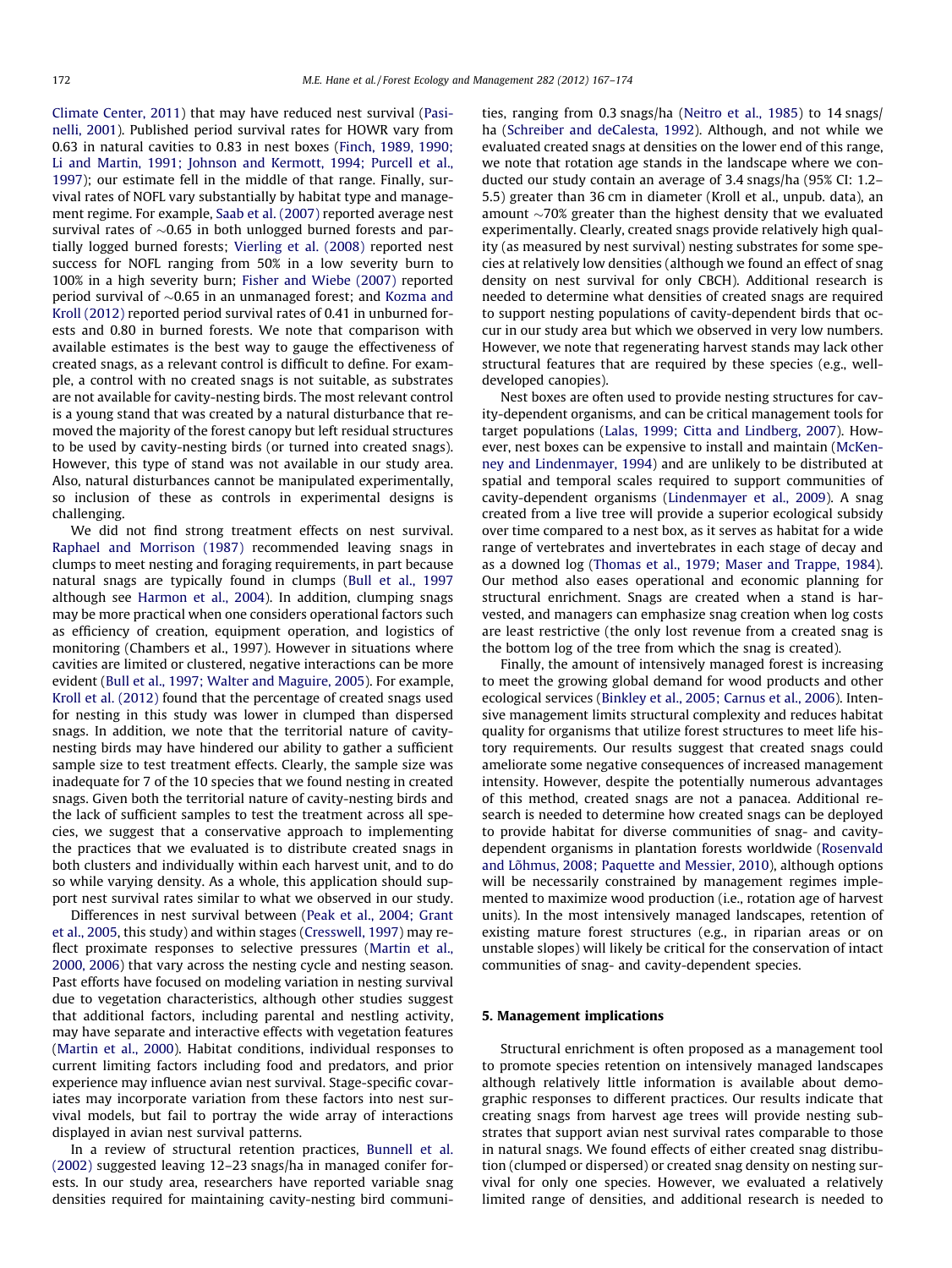<span id="page-6-0"></span>determine the effect of higher densities of created snags on breeding populations of cavity-dependent birds, as well as other taxa. Creating snags from live trees will provide substantially more benefits than nest boxes or other artificial structures, as created snags will provide habitat throughout their life cycle. Finally, our method has the potential to be applied in the growing number of intensively-managed forests worldwide, many of which are likely to contain limited amounts of habitat for snag-dependent organisms (Nájera and Simonetti, 2010). However, some organisms rely on snags larger than harvest age trees or other forest structural features not found in managed forests, and we note that other practices and policies will be required to maintain the entire community of cavity-dependent organisms (Cockle et al., 2011).

#### Acknowledgments

Weyerhaeuser Company and the Oregon Forest Industry Council provided funding for this project. We thank Steve Duke, Jennifer Weikel, and two anonymous reviewers for helpful comments on this manuscript.

#### Appendix A. Supplementary material

Supplementary data associated with this article can be found, in the online version, at [http://dx.doi.org/10.1016/j.foreco.2012.](http://dx.doi.org/10.1016/j.foreco.2012.06.037) [06.037](http://dx.doi.org/10.1016/j.foreco.2012.06.037).

#### References

- Arnett, E.B., Kroll, A.J., Duke, S.D., 2010. Avian foraging and nesting use of created snags in intensively-managed forests of western Oregon, USA. Forest Ecology and Management 260, 1773–1779.
- Bailey, J.D., Tappeiner, J., 1998. Effects of thinning on structural development in 40 to 100-year-old Douglas-fir stands in western Oregon. Forest Ecology and Management 108, 99–113.
- Berlik, M.M., Kittredge, D.B., Foster, D.R., 2002. The illusion of preservation: a global environmental argument for the local production of natural resources. Journal of Biogeography 29, 1557–1568.
- Binkley, C.S., Aronow, M.E., Washburn, C.L., New, D., 2005. Global perspectives on intensively managed plantations: implications for the Pacific Northwest. Journal of Forestry 103, 61–64.
- Brockerhoff, E.G., Jactel, H., Parrotta, J.A., Quine, C.P., Sayer, J., 2008. Plantation forests and biodiversity: oxymoron or opportunity? Biodiversity and Conservation 17, 925–951.
- Bull, E.L., Parks, C.G., Torgersen, T.R., 1997. Trees and Logs Important to Wildlife in the Interior Columbia River Basin. U.S. Department of Agriculture, Forest Service, Portland, OR, p. 55.
- Bunnell, F.L., Boyland, M., Wind, E., 2002. How should we spatially distribute dead and dying wood? In: Laudenslayer, W.F. Jr., Shea, P.J., Valentine, B.F., Weatherspoon, C.P., Lisle, T.E. (Eds.), Proceedings of the Symposium on the Ecology and Management of Dead Wood in Western Forests. Gen. Tech. Rep. PSW-GTR-181, Pacific Southwest Research Station, Forest Service, US Department of Agriculture, Albany, CA, USA, pp. 739–752.
- Busby, P., Adler, P., Warren, T., Swanson, F., 2006. Fates of live trees retained in forest cutting units, western Cascade Range, Oregon. Canadian Journal of Forest Research 36, 2550–2560.
- Cade, T.J., Temple, S.A., 1994. Management of threatened bird species: evaluation of the hands on approach. Ibis 137, S161–S172.
- Carnus, J.-M., Parrotta, J., Brockerhoff, E., Arbez, M., Jactel, H., Kremer, A., Lamb, D., O'Hara, K., Walters, B., 2006. Planted forests and biodiversity. Journal of Forestry 104, 65–77.
- Chambers, C.L., Carrigan, T., Sabin, T.E., Tappeiner, J., McComb, W.C., 1997. Use of artificially created Douglas-fir snags by cavity-nesting birds. Western Journal of Applied Forestry 12, 93–97.
- Chambers, C.L., McComb, B.C., Tappeiner II, J.C., 1999. Breeding bird responses to three silvicultural treatments in the Oregon Coast Range. Ecological Applications 9, 171–185.
- Citta, J., Lindberg, M.S., 2007. Nest-site selection of passerines: effects of geographic scale and public in personal information. Ecology 88, 2034–2046.
- Cockle, K.L., Martin, K., Wesołowski, T., 2011. Woodpeckers, decay, and the future of cavity-nesting vertebrate communities worldwide. Frontiers in Ecology and the Environment 9, 377–382.
- Cresswell, W., 1997. Nest predation rates and nest detectability in different stages of breeding in blackbirds Turdus merula. Journal of Avian Biology 28, 296–302.
- Finch, D.M., 1989. Relationships of surrounding riparian habitat to nest-box use and reproductive outcome in House Wrens. Condor 91, 848–859.
- Finch, D.M., 1990. Effects of predation and competitor interference on nesting success of House Wrens and Tree Swallows. Condor 92, 674–687.
- Fisher, R.J., Wiebe, K.L., 2007. Nest site attributes and temporal patterns of northern flicker nest loss: effects of predation and competition. Oecologia 147, 744–753.
- Franklin, J.F., Dyrness, C.T., 1988. Natural Vegetation of Oregon and Washington. Oregon State University Press, Corvallis, OR, USA.
- Franklin, J.F., Spies, T.A., Pelt, R.V., Carey, A.B., Thornburgh, D.A., Berg, D.R., Lindenmayer, D.B., Harmon, M.E., Keeton, W.S., Shaw, D.C., Bible, K., Chen, J., 2002. Disturbances and structural development of natural forest ecosystems with silvicultural implications, using Douglas-fir forests as an example. Forest Ecology and Management 155, 399–423.
- Gano Jr., R.D., Mosher, J.A., 1983. Artificial cavity construction an alternative to nest boxes. Wildlife Society Bulletin 11, 74–76.
- Grant, T.A., Shaffer, T.L., Madden, E.M., Pietze, P.J., 2005. Time-specific variation in passerine nest survival: new insights into old questions. Auk 122, 661–672.
- Harmon, M.E., Franklin, J.F., Swanson, F., Sollins, P., Gregory, S.V., Lattin, P.D. Andersen, N.H., Cline, S.P., Aumen, N.G., Sedell, J.R., Leinkaemper, G.W., Cromack Jr., K., Cummins, K.W., 2004. Ecology of coarse woody debris in temperate ecosystems. In: Caswell, H. (Ed.), Advances in Ecological Research, Elsevier, vol. 34. Oxford, UK, pp. 59–234.
- Hayes, J.P., Schoenholtz, S.H., Hartley, M.J., Murphy, G., Powers, R.F., Berg, D., Radosevich, S.R., 2005. Environmental consequences of intensively managed forest plantations in the Pacific Northwest. Journal of Forestry 103, 83–87.
- Hensler, G.L., Nichols, J.D., 1981. The Mayfield method of estimating nest success: a model, estimators and simulation results. Wilson Bulletin 93, 42–53.
- Hosmer, D.W., Lemeshow, S., 2000. Applied Logistic Regression. John Wiley and Sons, New York, New York, USA.
- Huebner, D.P., Hurteau, S.R., 2007. An economical wireless cavity nest viewer. Journal of Field Ornithology 78, 87–92.
- Johnson, L.S., Kermott, L.H., 1994. Nesting success of cavity-nesting birds using natural tree cavities. Journal of Field Ornithology 65, 36–51.
- Kerr, G., 1999. The use of silvicultural systems to enhance the biological diversity of plantation forests in Britain. Forestry 72, 191–205.
- Kozma, J.M., Kroll, A.J., 2012. Woodpecker nest survival in burned and unburned managed ponderosa pine forests of the northwestern USA. The Condor 114, 1–12.
- Kroll, A.J., Duke, S.D., Hane, M.E., Johnson, J.R., Rochelle, M., Betts, M.G., Arnett, E.B., 2012. Landscape composition influences avian colonization of experimentally created snags. Biological Conservation 152, 145–151.
- Kroll, A.J., Haufler, J.B., 2009. Age and clutch size variation in Dusky Flycatcher nest survival. Journal of Ornithology 150, 409–417.
- Lalas, C., 1999. The design and use of a nest box for yellow-eyed penguins megadyptes antipodes – a response to a conservation need. Marine Ornithology 27, 203–204.
- Li, P., Martin, T.E., 1991. Nest-site selection and nesting success of cavity-nesting birds in high elevation forest drainages. Auk 108, 405–418.
- Liira, J., Sepp, T., 2009. Indicators of structural and habitat natural quality in boreonemoral forests along the management gradient. Annales Botanici Fennici 46, 208–325.
- Lindenmayer, D.B., Welsh, A., Donnelly, C., Crane, M., Michael, D., Macgregor, C., McBurney, L., Montague-Drake, R., Gibbons, P., 2009. Are nest boxes a viable alternative source of cavities for hollow-dependent animals? Long-term monitoring of nest box occupancy, pest use and attrition. Biological Conservation 142, 33–42.
- Mahon, C.L., Martin, K., 2006. Nest survival of chickadees in managed forests: habitat, predator, and year effects. Journal of Wildlife Management 70, 1257–1265.
- Martin, T.E., Bassar, R.D., Bassar, S.K., Fontaine, J.J., Lloyd, P., Mathewson, H.A., Niklison, A.M., Chalfoun, A.D., 2006. Life-history and ecological correlates of geographic variation in egg and clutch mass among passerine species. Evolution 60, 390–398.
- Martin, T.E., Scott, J., Menge, C., 2000. Nest predation increases with parental activity: separating nest site and parental activity effects. Proceedings of the Royal Society of London B 267, 2287–2293.
- Maser, C., Trappe, J.M. (Eds.), 1984. The Seen and Unseen World of the Fallen Tree. Gen. Tech Rep. PNW-164, US Department of Agriculture, Pacific Northwest Forest and Range Experimental Station, Portland, OR, USA.
- McKenney, D.W., Lindenmayer, D.B., 1994. An economic assessment of a nest-box strategy for the conservation of an endangered species. Canadian Journal of Forest Research 24, 2012–2019.
- McKenny, H.C., Keeton, W.S., Donovan, T.M., 2006. Effects of structural complexity enhancement on eastern red-backed salamander (Plethodon cinereus) populations in northern hardwood forests. Forest Ecology and Management 230, 186–196.
- Nájera, A., Simonetti, J.A., 2010. Enhancing avifauna in commercial plantations. Conservation Biology 24, 319–324.
- Neitro, W., Mannan, R.W., Taylor, D., Binkley, V.W., Marcot, B.G., Wagner, F.F., Cline, S.P., 1985. Snags (wildlife trees). In: Brown, E.R. (Ed.), Management of Wildlife and Fish Habitats in Forests of Western Oregon and Washington. US Department of Agriculture, Forest Service, Publication Number R6-F&WL-192- 1985, Portland, OR, pp. 129–169.
- Newton, I., 1994. The role of nest sites in limiting the numbers of hole-nesting birds: a review. Biological Conservation 70, 265–276.
- Paquette, A., Messier, C., 2010. The role of plantations in managing the world's forests in the Anthropocene. Frontiers in Ecology and the Environment 8, 27–34.
- Pasinelli, G., 2001. Breeding performance of the middle spotted woodpecker Dendrocopos medius in relation to weather and territory quality. Ardea 89, 353– 361.